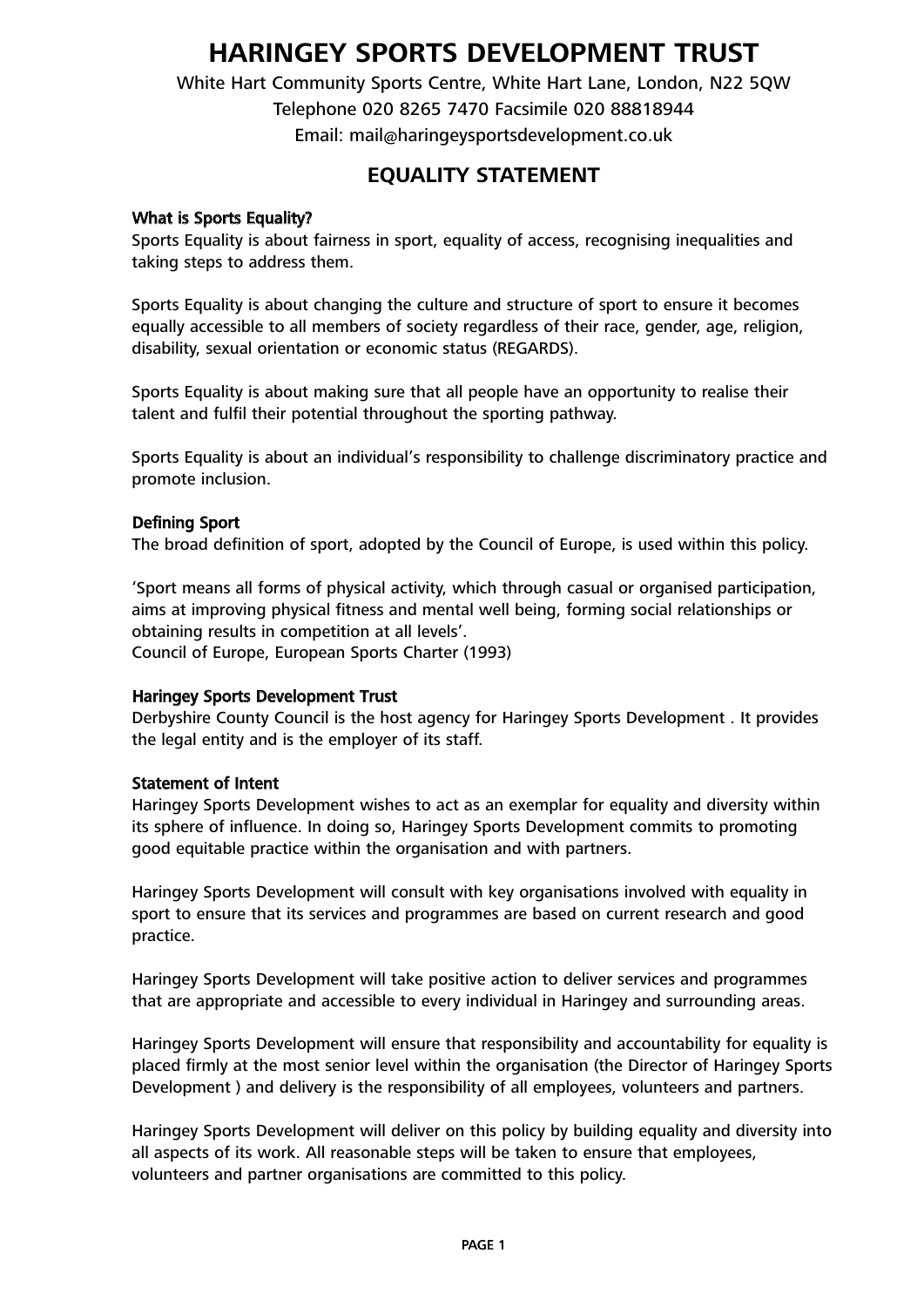Haringey Sports Development will ensure that no job applicant, employee, volunteer, partner, participant, carer or spectator at a Haringey Sports Development event, receives less favourable treatment on the grounds of race, gender, age, religion, disability, sexual orientation or economic status (REGARDS).

Haringey Sports Development will take positive action through advocacy, training and mentoring to achieve a workforce and a governance structure that is representative of the population in the County and surrounding areas.

Haringey Sports Development will ensure that its employees, volunteers, partners, participants, carers and spectators are able to conduct their Haringey Sports Development related activities free from harassment or intimidation.

# Legal Framework

Haringey County Council on behalf of Haringey Sports Development recognises its legal obligations to employees under the following acts and any future amendments:-

- Equal Pay Act 1970 (amended 1983)
- Sex Discrimination Act 1975
- Race Relations Act 1976 and Race Relations (Amendment) Act 2000
- Disability Discrimination Act 1995 and subsequent amendments (2005)
- Protection from Harassment Act 1997
- Human Rights Act 1998
- Employment Act 2002
- Employment Equality (Sexual Orientation) Regulations 2003
- Employment Equality (Religion or Belief) Regulations 2003
- Gender Recognition Act 2004
- Equality Act 2006
- Employment Equality (Age) Regulations 2006

See Appendix 1 for more information about each Act.

Haringey Sports Development recognises, as a Charitable Trust, its legal duties to promote equality of opportunity and eliminate discrimination on the grounds of race, disability or gender throughout all its activities.

#### Implementation - General

Haringey Sports Development will:

- agree an Annual Action Plan within which specific roles, responsibilities and resources are allocated and targets are set. This will be part of the annual delivery plan which is agreed by the Executive Group
- progress against the Annual Action Plan will be reviewed by the Executive Group every six months as a minimum
- achieve Intermediate and Advanced Sport Equality Standards within 5 years i.e. by end of 2011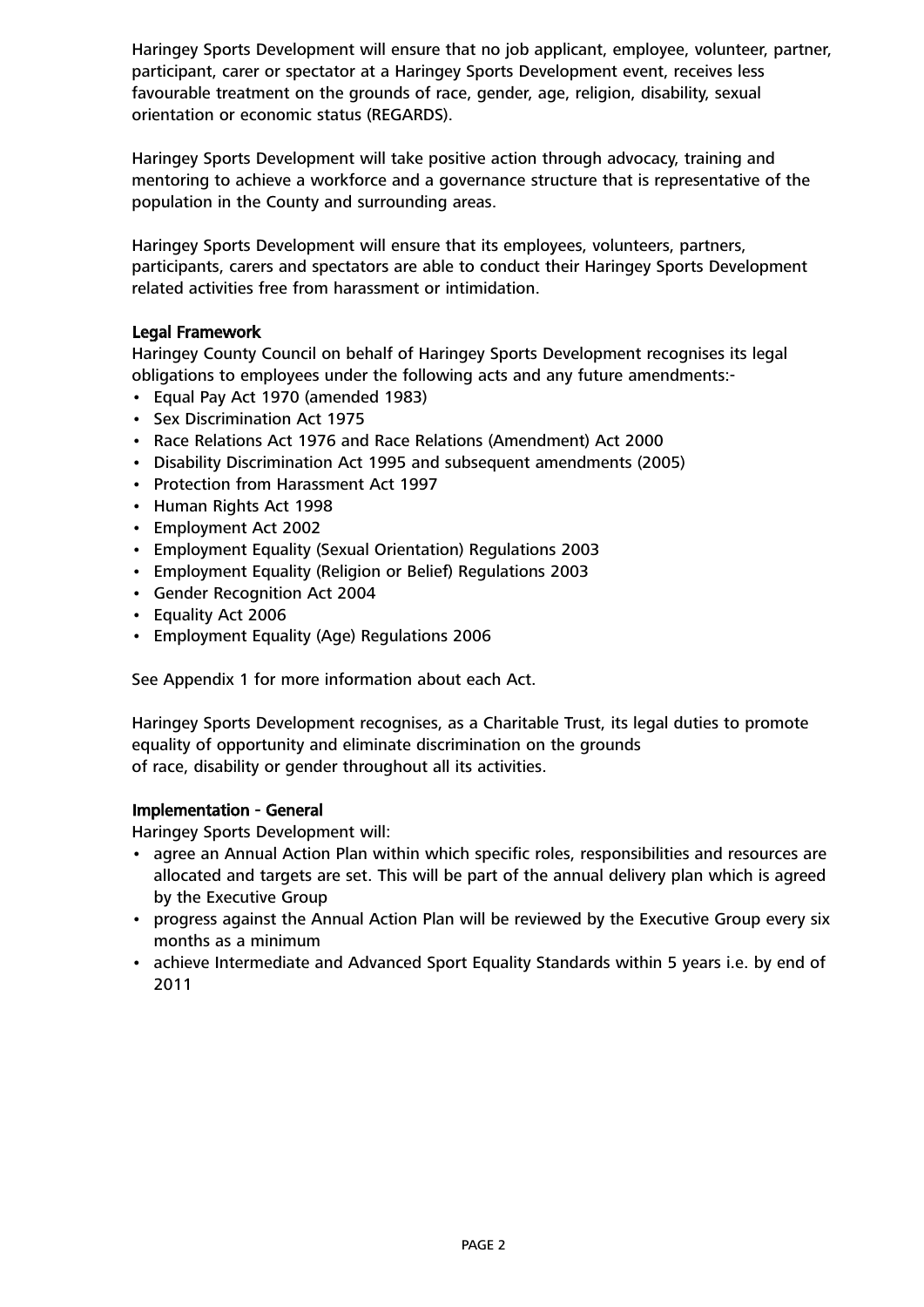### Implementation – Employment and Staffing

Haringey Sports Development will:

- ensure that the training needs of all employees and Executive and Partnership Group members in relation to this policy and sport equity are identified and addressed
- from 2007, ensure that all employees have an equality objective, performance against which will be reviewed as part of their annual appraisals
- ensure that this policy is circulated to and is understood by all employees, volunteers, partners and consultants and this will form part of any recruitment and subsequent induction process
- take positive action to ensure that our employment practices are non-discriminatory,
- ensure that no job applicant will be placed at a disadvantage by requirements or conditions which are not necessary to the performance of the job
- take positive action through advocacy, training and mentoring to develop the skills of individuals from under-represented groups so that they can better develop their careers within sport in Haringey
- ensure that all appointed consultants demonstrate their commitment to the principles and practice of equality

# Implementation – Service Delivery

Haringey Sports Development will:

- regularly liaise with key equality and community organisations in the region, county and districts on the service we offer
- work with these organisations to target specific REGARDS groups
- strive to ensure that the facilities we use are accessible to everyone
- support and influence the district/borough based network groups to address equality issues within their action plans

# Implementation – Promotion and Communication

Haringey Sports Development will:

- communicate and check understanding of this policy as widely as possible
- promote positive images and text relating to under-represented groups across a wide range of publications and formats
- offer a wide range of communication methods and formats to meet the different needs of the community

#### Positive Action

Haringey Sports Development acknowledges that certain groups are traditionally underrepresented in sports participation, coaching and management. These groups are people from ethnic minority communities, disabled people, people on low incomes and women and girls. Haringey Sports Development will take positive action and/or introduce specific programmes to increase the inclusion of people from these and other identified underrepresented groups in sport in Haringey. Targets and measurements will be set in the annual action plan.

Haringey Sports Development will however continue to encourage increased involvement by those groups in society who are already well represented in sport.

#### Monitoring and Evaluation

Haringey Sports Development will regularly monitor, evaluate and review this policy and progress made against the annual action plan. Results will be published in the Annual Report. The Director of Haringey Sports Development has the overall responsibility and accountability for the implementation of this policy.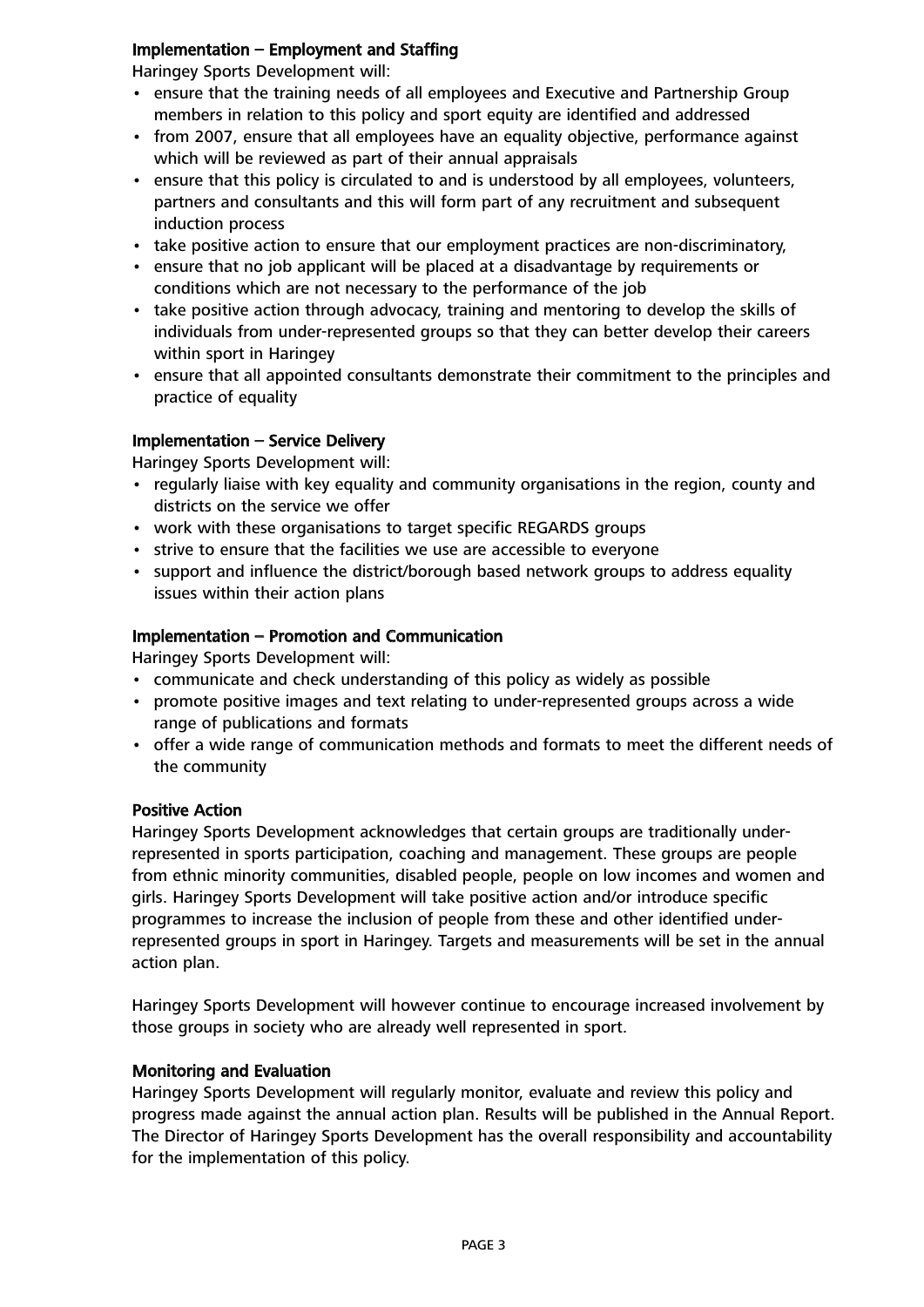### Disciplinary and Grievance Procedures

Haringey Sports Development regards discrimination (direct and indirect), victimisation and harassment as defined in Appendix 2, as serious misconduct and any employee of Haringey Sports Development , who discriminates against any other person will be liable to appropriate disciplinary action (as outlined in Haringey County Council's Disciplinary Policy)

Any employee who believes he/she has experienced inequitable treatment within the scope of this policy may raise the matter through the Haringey County Council's Grievance Procedure.

Any partner, volunteer, participant or spectator involved in a Haringey Sports Development event or programme who believes he/she has experienced inequitable treatment within the scope of this policy may raise the matter with the Director of Haringey Sports Development or through the Haringey County Council's Complaints Procedure.

Date of Approval **Date of Approval Date of Approval** 

*Dave Thomas*

*Burk Gravis*

Date of Review By 01/01/12

# Appendix 1 - The Legal Framework

- Equal Pay Act 1970 (amended 1983) gives an individual a right to the same contractual pay and benefits as a person of the opposite sex in the same employment, where the man and the woman are doing like work, or work related as equivalent, or work that is proved to be of equal value
- Sex Discrimination Act 1975 prohibits direct and indirect sex discrimination against individuals in the areas of employment, education, the provision of services, facilities and services and in the disposal or management of premises. It also prohibits discrimination in employment against married people
- Race Relations Act 1976 and Race Relations (Amendment) Act 2000 makes it unlawful to discriminate against anyone on the grounds of race, colour, nationality (including citizenship) or ethnic or national origin. All racial groups are protected from discrimination. The Act applies to the fields of employment, planning, housing, the exercise of public functions, provision of goods, facilities and services and education
- Disability Discrimination Act 1995 and subsequent amendments prohibits discrimination against disabled people in a range of different situations including employment, education, and the provision of goods and services. In certain circumstances reasonable adjustments must be made for disabled people
- Protection from Harassment Act 1997 covers a wide range of conduct and behaviours, including racial or religious motivated harassment and certain types of anti-social behaviour. The Act states a person must not pursue a course of conduct which amounts to harassment of another and which he knows or ought to know amounts to harassment of the other. Harassment is defined as causing alarm or causing distress and a course of conduct, which can include speech, must involve conduct on at least 2 occasions
- Human Rights Act 1998 details various articles the most relevant to Haringey Sports Development being:

#### *Right to respect for private and family life*

This says there should be respect for everyone's private and family life, home and correspondence.